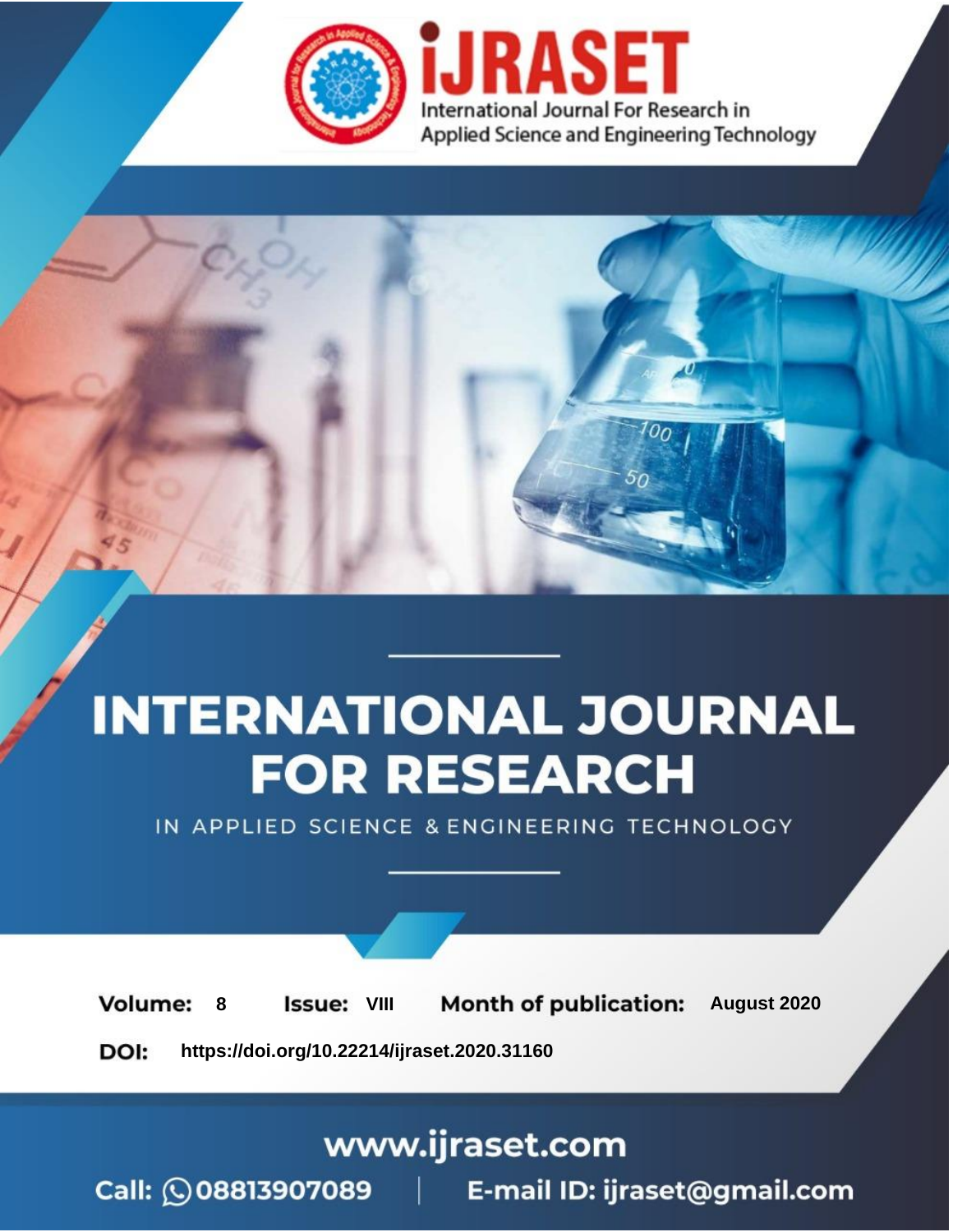

 *Volume 8 Issue VIII Aug 2020- Available at www.ijraset.com*

### **Time Series Forecasting of Malaysia Producer Price Index using ARIMA and Grey Models**

Azme Bin Khamis<sup>1</sup>, Tay Li Xin<sup>2</sup>

*1, 2Department of Mathematics and Statistics, Faculty of Applied Sciences and Technology, Universiti Tun Hussein Onn Malaysia, Johor, Malaysia*

*Abstract: The continuous increment inflation rate was seen as a popular topic in Malaysia. Producer Price Index (PPI) is an index to measure the average change in prices of goods and services sold by producers. Therefore, PPI is used to estimate the percentage change or inflationary pressure in producer price in this study. The aim of this study is to build the forecasting models of Malaysia PPI by using ARIMA model and GM (1,1) model, identify the most appropriate model to forecast one year ahead PPI and estimate the percentage change in producer price by using predicted PPI as a measure. Monthly Malaysia PPI with the base year 2010 from January 2013 to July 2019 is retrieved from Bank Negara Malaysia (BNM) and used in this study. Two forecasting methods have been applied in this study which are ARIMA model and GM (1,1). The results show that ARIMA (1,2,0) is outperformed compared with GM<sup>5</sup> (1,1) model based on MAPE. Hence, this model is chosen to forecast the volume index of producer price for the coming year. The negative values in the percentage change of producer price for the local production reflected the deflationary pressure that might be faced by Malaysia in the coming year. Keywords: Malaysia Producer Price Index, Forecasting, Inflation rate, ARIMA, Grey model*

#### **I. INTRODUCTION**

The continuous increment inflation rate in Malaysia and over the world was seen as a popular topic in recent years. The Producer Price Index (PPI) is a key indicator of the economic stability of a country as it measures the average change in selling prices of goods and services received by producers and manufacturers during a given period [1]. According to Department of Statistics Malaysia, the overall PPI index for local production in Malaysia was contributed by the sectors Agriculture, forestry & fishing, Manufacturing, Mining, Water supply and Electricity & gas supply [2]. Malaysia economy experienced high episodes in the years 1973 to 1974 and 1980 to 1981 and low inflation rate in the year 1985 to 1987. Malaysia able to maintain a low and stable inflation rate during the high economic growth period caused Malaysia has a unique experience involve in inflation [3]. Meanwhile, [4] stated that CPI is one of the most common communication methods used by the researchers to measure inflation rate nationwide such as discussed by researcher [5], [6] and [7]. However, the theory of the production chain argued that the consumer prices are calculated based on the prices of production. Hence, the inflation through the price indices in the production could be transmitted to inflation through consumer price index. Furthermore, [8] has the same viewpoint with [4] which stated that the PPI as a short-term leading indicator of final price changes at the consumer level and subsequently act as a leading inflation index.

High production of raw materials and semi-finished products prices will increase the overall price level and eventually causes inflation. Hence, PPI can serve as a short-term leading indicator of the ultimate price changes at consumer level and subsequently as a leading inflation index [8]. PPI can used as an analytic tool for tracking economic trends and act as an information to the future inflation by overcoming the challenges to control inflation in Malaysia [9]. Forecasting PPI can assist economists to predict the future CPI movement and eventually provides indicators to economist researchers as well as government towards the inflation in Malaysia as Malaysia has a unique experience involved inflation [10]. The low inflation rate is beneficial to motivate consumer spending, corporate profits and finally simulated the stock market [8].

Forecasting uncertainty phenomenon are being great interest for many researchers. Many researchers have involved in socioeconomic research or financial time series forecasting such as [11], [12], [13], [14], [15] and [16]. A comparison studied of the ARIMA model and Fourier Series model on time series forecasting for Consumer Price Index (CPI) in Nigeria [6]. ARIMA models and Holt's exponential smoothing method are implemented by [7] to analyse the movement of CPI in Zambia and subsequently used to predict the inflation rate of Zambia. Research done by [17] conducted comparative study on the accuracy of the forecasting model of gold price including original GM  $(1,1)$ , GM  $(1,1)$  model using Fourier series,  $(FGM(1,1))$  and ARIMA model, meanwhile [18] point out that there are two reasons ARIMA model is chosen for the comparison with grey model.

The aim of the study is to develop the forecasting models of Malaysia Producer Price Index (PPI) by using ARIMA model and grey prediction model also known as GM (1,1). Besides, to identify the most appropriate forecasting model by comparing the accuracy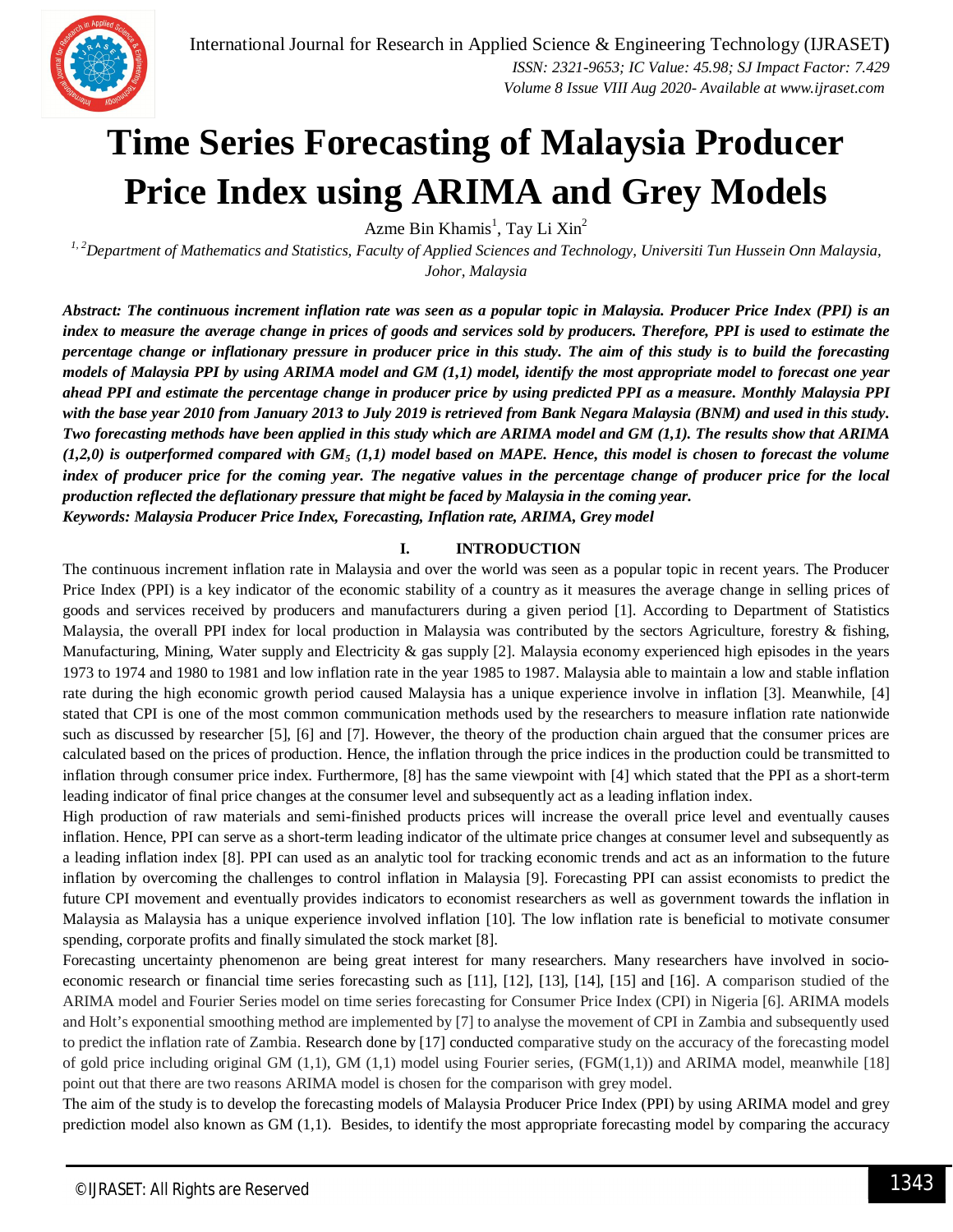

International Journal for Research in Applied Science & Engineering Technology (IJRASET**)**

 *ISSN: 2321-9653; IC Value: 45.98; SJ Impact Factor: 7.429 Volume 8 Issue VIII Aug 2020- Available at www.ijraset.com*

of several forecasting methods in order to obtain the most precise data prediction. Furthermore, to determine Malaysia Producer Price inflationary pressure or percentage change by using forecasted PPI as a measure. This is because lack of robust research concerning to used PPI as a relevant indicator for assessing inflationary pressure.

The data used in this study is the monthly PPI in Malaysia from January 2013 to July 2019 with a base year of 2010 as presented in Figure 1. The dataset consists of total 79 observation. For ARIMA model, the data set was split in a ratio of 75:25 which the first 60 data points, from January 2013 to December 2017 for training purpose; whereas the data from March 2017 to December 2017 (4 to 10 sample size) are used to develop GM (1,1) models with different sample sizes. The remaining 19 data points is used for the testing purpose from January 2018 to July 2019 for both of the methods.



Figure 1: Time Series Plot of Malaysia Monthly Producer Price Index from January 2013 to July 2019

#### **II. METHODOLOGY**

Two forecasting approaches: ARIMA model and grey model are used in this study. The reasons that these two methods chosen is due to the ARIMA model as a conventional forecasting model which produces more reliable and accurate forecasts. Secondly, ARIMA model and grey model can be directly compared on same base.

#### *A. Autoregressive Integrated Moving Average (ARIMA) Model*

According to [19], a time series ARIMA model is produced by Box and Jenkins for the series is non-stationary and differencing is recommended to achieve stationary with the combination of AR and MA processes. The AR components represent weighted sum of the past values, MA components for the weighted sum of pass errors and I stands for integrated. The full ARIMA (*p,d,q*) model can be written as follows:

$$
y'_{t} = c + \phi_{1} y'_{t-1} + \dots + \phi_{p} y'_{t-p} + \theta_{1} e_{t-1} + \dots + \theta_{q} e_{t-q} + e_{t}
$$
 (1)

where  $y'_t$  is the differenced series,

 $\phi$  is the parameter estimate AR components,

 $\theta$  is the parameter estimate MA components, and

݁ are independent and identically distributed normal error with zero mean

The Box-Jenkins approach referring to three steps iterative method: model identification, parameter estimation, and diagnostic checking is used to build the ARIMA model [20]. For model identification, the appropriate order of the tentative models is identified through visual inspection of both ACF and PACF plot. The statistical Augmented Dickey Fuller (ADF) test and Kwiatkowski-Philips-Schmidt-Shin (KPSS) test are used to test the stationarity of the PPI series.

The parameters  $\phi$  and  $\theta$  of the selected model are estimated using maximum likelihood techniques in second step. The null hypothesis is let any parameters in ARIMA model equal to zero. If the p-value is less than significance level of 0.05, the null hypothesis is rejected and conclude that the parameter is significant in the ARIMA model. The final step in Box-Jenkins approach is the diagnostic checking where the residuals of the selected model is tested against the model assumptions once a model has been fitted. The Ljung-Box test is a diagnostic tool used to determine the lack of fit of the time series model. The null hypothesis represent that the model is adequate which the model does not exhibit lack of fit. If the p-value of Ljung Box statistics is larger than significance level of 0.05, the null hypothesis is not rejected thus the model is adequate.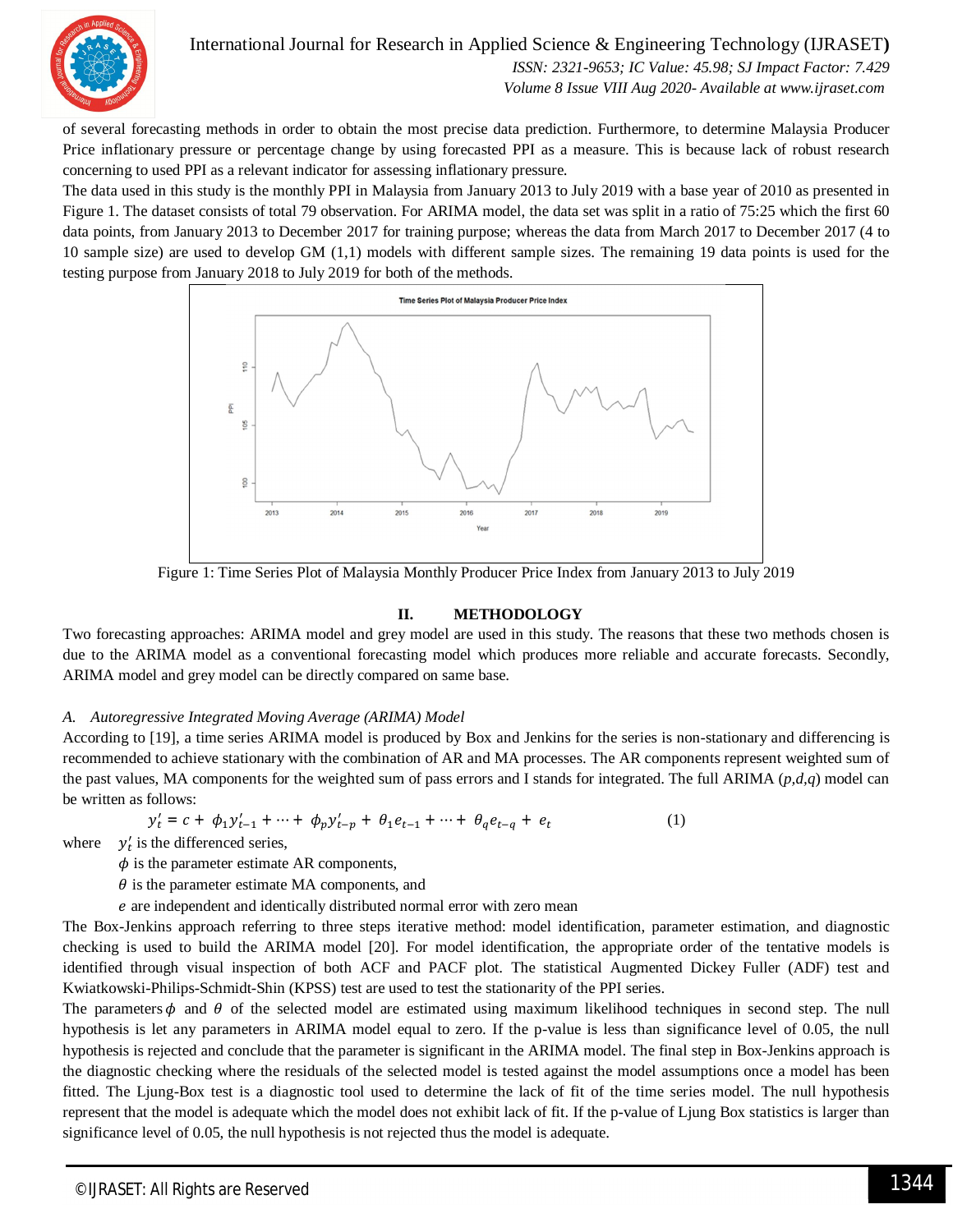

#### International Journal for Research in Applied Science & Engineering Technology (IJRASET**)**  *ISSN: 2321-9653; IC Value: 45.98; SJ Impact Factor: 7.429 Volume 8 Issue VIII Aug 2020- Available at www.ijraset.com*

#### *B. Grey Forecasting Model*

Grey system theory was invented by Deng in 1985 to catch the system development tendency in order to overcome the limitation of information and small sample size problem by estimating the interrelation of the data [21]. Since only as few as 4 sample size are needed to build a GM (1,1) model, the optimal sample size for grey model development is determined. The most appropriate GM (1,1) model is chosen by comparing the MAPE of all the GM (1,1) with different sample sizes. The grey modelling algorithm can be summarized in a few of steps:

*1*) *Step 1*: The original raw data sequence,  $x^{(0)}$  is assumed with *n* samples:

$$
\chi^{(0)} = \left[ \chi^{(0)}(1), \chi^{(0)}(2), \ldots, \chi^{(0)}(n) \right] = \left[ \chi^{(0)}(k) \right] \tag{2}
$$

where *n* is the optimal sample size of the data.

- $x^{(0)}$  is the non-negative original historical time series data
- *2) Step 2:* First-order accumulated generation operator (1-AGO) is defined as follows which used to transform the original sequence  $x^{(0)}$  in the grey system into a new sequence  $x^{(1)}$  for the purpose of identifying the potential pattern and trend of the original data sequence [10].

$$
x^{(1)}(k) = \sum_{m=1}^{k} x^{(0)}(m), k = 1, 2, 3, ..., n
$$
\n(3)

$$
\frac{dx^{(1)}}{dt} + ax^{(1)} = b \tag{4}
$$

*3*) *Step 3:* The first-order differential equation that shown in Equation (4) represents the approximation data: where  $\frac{dx^{(1)}}{dt}$  $\frac{d}{dt}$  is the derivative of the function x parameter *a* is the development coefficient

parameter *b* is the grey input

*4) Step 4:* The equation is reduced to Equation (5) by discretization Equation (4) for the purpose of solving the model parameters *a* and *b.*

$$
\frac{dx^{(1)}}{dt} = x^{(1)}(k+1) - x^{(1)}(k) = x^{(0)}(k+1)
$$
\n(5)

The generated sequence of

the consecutive neighbour of predicted value  $x^{(1)}$  is defined as Equation (6) by setting the generation coefficient of 0.5 in the original model.

$$
z^{(1)}(k) = 0.5x^{(1)}(k) - 0.5x^{(1)}(k-1)
$$
\n(6)

A grey differential model is then obtained and shown in Equation (7).

$$
x^{(0)}(k) + az^{(1)}(k) = b, \qquad k = 1, 2, ..., n, ... \tag{7}
$$

*5) Step 5:* Least square method is used to solve parameters *a* and *b* which stated in Equation (7).

$$
\hat{a} = \begin{bmatrix} a \\ b \end{bmatrix} = (B^T B)^{-1} B^T Y_N \tag{8}
$$

where 
$$
Y_N = \begin{bmatrix} x^{(0)} (2) \\ x^{(0)} (3) \\ \vdots \\ x^{(0)} (n) \end{bmatrix}
$$
,  $B = \text{data matrix} = \begin{bmatrix} -z^{(1)} (2) & 1 \\ -z^{(1)} (3) & 1 \\ \vdots & \vdots \\ -z^{(1)} (n) & 1 \end{bmatrix}$ 

*7) Step 6:* The particular solution is given approximately by

$$
\hat{x}^{(1)}(k+1) = \left(x^{(0)}(1) - \frac{b}{a}\right)e^{-ak} + \frac{b}{a}, k = 1, 2, ..., n
$$
\n(9)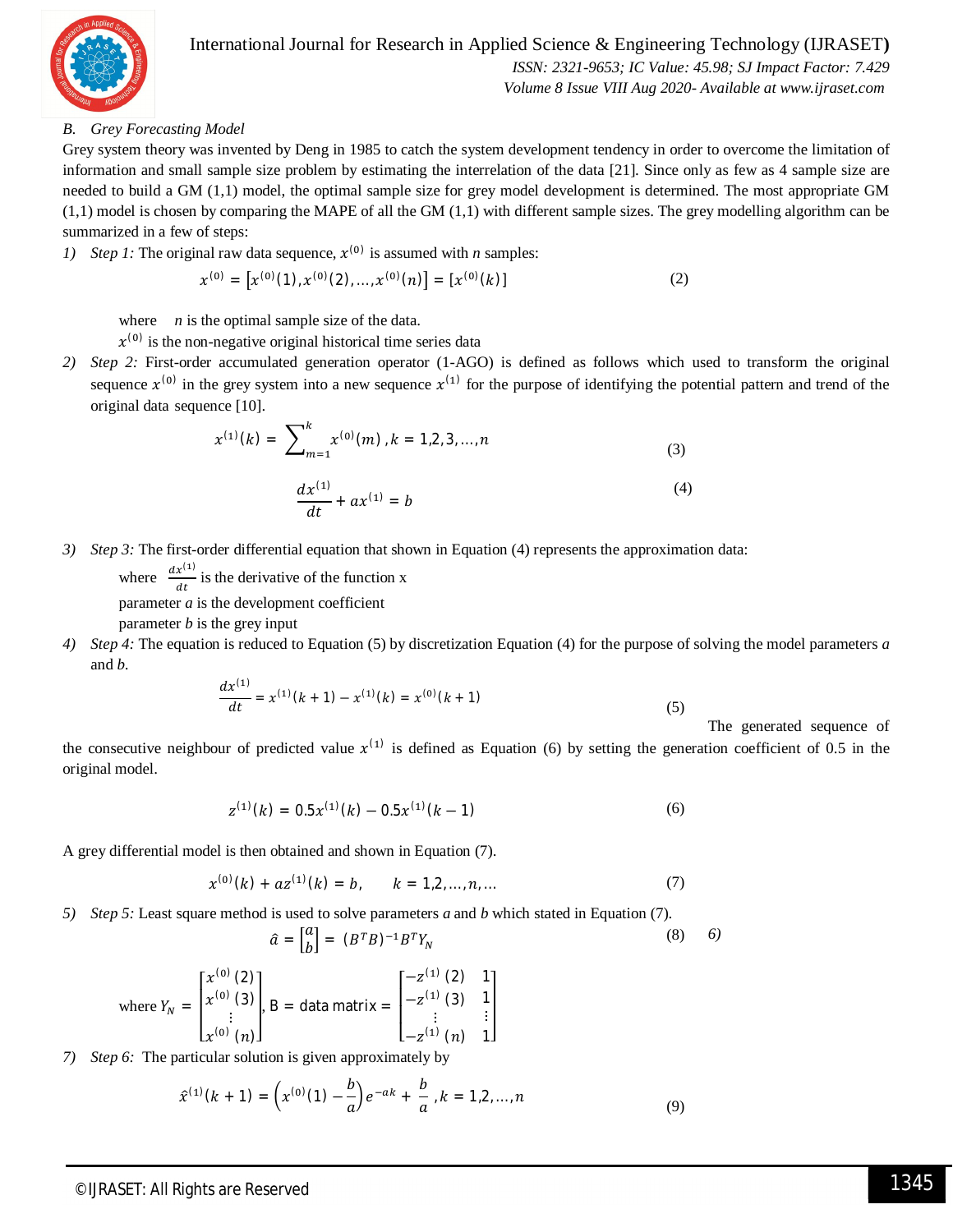

International Journal for Research in Applied Science & Engineering Technology (IJRASET**)**  *ISSN: 2321-9653; IC Value: 45.98; SJ Impact Factor: 7.429 Volume 8 Issue VIII Aug 2020- Available at www.ijraset.com*

where  $\hat{x}^{(1)}(k + 1)$  is the forecasted value of  $x^{(1)}(k + 1)$  at time  $(k + 1)$ 

8) *Step 7*: The forecasted value  $\hat{x}^{(0)}(k + 1)$  can be obtained by using the inverse accumulated generation operator (I-1AGO) as follow:

$$
\hat{\chi}^{(0)}(k+1) = \hat{\chi}^{(1)}(k+1) - \hat{\chi}^{(1)}(k) \tag{10}
$$

#### *C. Performance of Forecast*

In this study, the results of mean absolute percentage error (MAPE) is used to compare the forecast accuracy of the models. The model that gained the smallest values in MAPE error magnitude measurement will be chosen as most appropriate forecasting model in this study.

#### *D. Inflationary Pressure Determination*

The inflationary pressure was subsequently calculated by using forecasted PPI as follows:

$$
I_t = \frac{PPI_t - PPI_{t-1}}{PPI_{t-1}} \times 100
$$
\n(11)

where  $PPI_t$  is forecast PPI,  $PPI_{t-1}$  is actual PPI a year before and  $I_t$  is inflation rate at time *t* 

#### **III. RESULTS AND DISCUSSIONS**

#### *A. ARIMA Model*

The incidence data of Malaysia PPI from January 2013 to December 2017 shows a non-stationary trend with time. The Box-Cox transformation and differencing are applied in order to ensure the dataset follow the stationary assumption. The obtained lambda value of Box-Cox equal to -0.50 indicates an inverse of square root transformation is needed to stabilize the variance of the time series. Double differencing is done to stabilize the mean of the PPI time series since trend and level changes exist in times series. ARIMA models are build based on ACF and PACF plots.

According to Table 1, ARIMA (1,2,0) and ARIMA (0,2,1) have significant estimated parameters as the p-values in these two ARIMA models are less than significance level of 0.05. Based on the Ljung-Box statistics, the p-value of these two ARIMA models greater than 0.05 indicates that there is no autocorrelation in the residuals and the models are adequate. Based on the obtained MAPE, ARIMA (1,2,0) model is the most appropriate ARIMA model as it obtained the lowest values in error measurements. Hence, ARIMA (1,2,0) model is then compared with the optimal GM (1,1) model.

| N <sub>o</sub> | <b>Box-Jenkins Model</b> | <b>Parameters Estimation</b>                                       |                    | $p$ -value of Ljung-Box | MAPE in testing |  |
|----------------|--------------------------|--------------------------------------------------------------------|--------------------|-------------------------|-----------------|--|
|                | ARIMA(p,d,q)             | Coefficient                                                        | $p$ -value         | <b>Statistics</b>       | set             |  |
| -1.            | ARIMA (1,2,0)            | $\widehat{\phi}_1 = -0.37298$                                      | 0.003612           | 0.3136                  | 0.3985454       |  |
| 2.             | ARIMA $(0,2,2)$          | $\widehat{\theta_1} = -0.63288$<br>$\widehat{\theta_2} = -0.22874$ | 0.000003<br>0.1249 | 0.6623                  | 1.1055840       |  |
| 3.             | ARIMA $(0,2,1)$          | $\widehat{\theta_1} = -0.70328$                                    | 0.000006           | 0.3185                  | 1.1602904       |  |

Table 1: Summary of parameters estimation and diagnostic checking of ARIMA models.

#### *B. GM (1,1) Model*

Grey prediction method is employed in Malaysia PPI data from March 2017 to December 2017 to develop the GM (1,1) model with different sample size. Equation (2) to Equation (8) are used to determine the parameters, development coefficient, a and grey variable, b for different GM<sub>n</sub> (1,1) model. The forecast values of Malaysia PPI at time  $k + 1$  for grey model are computed using Equation (9) and (10). Table 2 shows the computed MAPE for training set and test set in order to evaluate the forecasting model performance. Based on the obtained results in Table 2, the optimal sample size of 5,  $GM<sub>5</sub>(1,1)$  produced the lowest MAPE (1.82%).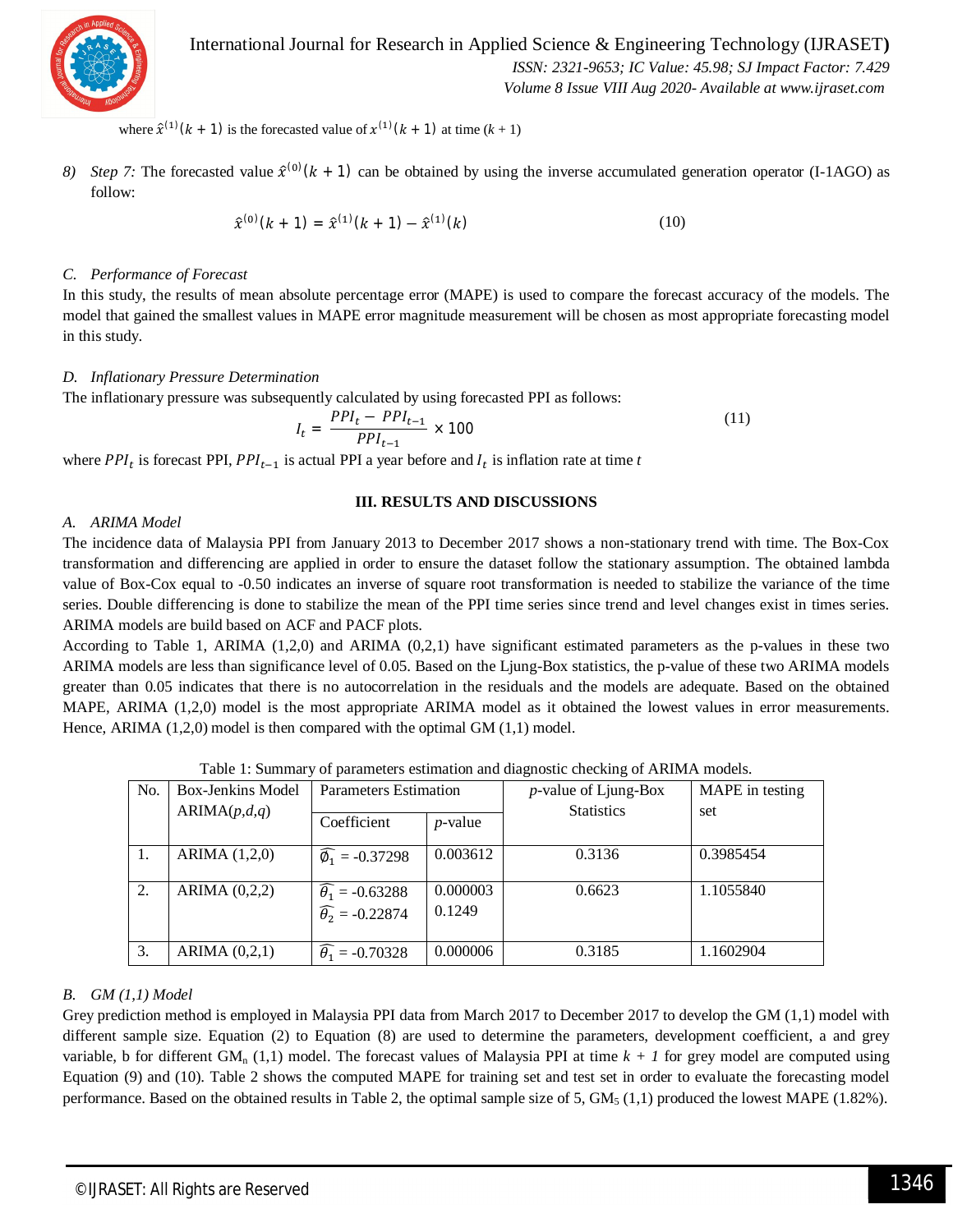

#### *C. Comparative Study*

The ARIMA (1,2,0) model is then compared with  $GM_5$  (1,1) model in Malaysia PPI prediction. Figure 2 shows the fitting and forecasting curves of these two models. ARIMA  $(1,2,0)$  model has outperformed than  $GM<sub>5</sub> (1,1)$  model as ARIMA  $(1,2,0)$  model has the lower value of MAPE (0.3985%) compared with  $GM<sub>5</sub>$  (1,1) model (1.82%). Therefore, ARIMA (1,2,0) model is used to forecast one year ahead of Malaysia PPI from and subsequently used the forecasted values to determine the percentage change in producer price or inflationary pressure.

The negative values of PPI for the local production based on year-on-year measurement reflected the deflationary pressure that might be faced by Malaysia on the next coming year as compared to the same month of the preceding year as shown in Figure 3

| Table 2. I filed and forceast value and frikt E of Givi <sub>n</sub> (1,1) with unferent sample sizes |                |                       |             |                       |                       |                       |                       |  |  |
|-------------------------------------------------------------------------------------------------------|----------------|-----------------------|-------------|-----------------------|-----------------------|-----------------------|-----------------------|--|--|
| Sample size                                                                                           | $GM_{10}(1,1)$ | GM <sub>9</sub> (1,1) | $GM_8(1,1)$ | GM <sub>7</sub> (1.1) | GM <sub>6</sub> (1,1) | GM <sub>5</sub> (1,1) | GM <sub>4</sub> (1,1) |  |  |
| Fitted Values in Training Set (March 2017 – December 2017)                                            |                |                       |             |                       |                       |                       |                       |  |  |
| <b>MAPE</b>                                                                                           | 0.53691        | 0.97499               | 0.88955     | 0.36631               | 0.35649               | 0.25023               | 0.26759               |  |  |
| Forecast Values in Test Set (January 2018 – December 2018)                                            |                |                       |             |                       |                       |                       |                       |  |  |
| <b>MAPE</b>                                                                                           | 2.95998        | 4.01119               | 5.58910     | 5.73464               | 3.94904               | 1.81776               | 3.37586               |  |  |

Table 2: Fitted and forecast value and MAPE of  $GM<sub>1</sub>(1,1)$  with different sample sizes



Figure 2: The observed, fitting and forecasting PPI by ARIMA and GM (1,1)



Figure 3: Forecasted inflation rate (year on year) based on forecasted PPI variation

#### **IV. CONCLUSION**

Maintain a low and stable inflation rate has become one of the challenges in the macroeconomic management of Malaysia. PPI is an index that used to measure the average change in prices of goods and services sold by manufacturers in the wholesale market during a given period. In this study, a comparative study between ARIMA  $(1,2,0)$  model and GM<sub>5</sub>  $(1,1)$  model is done. ARIMA  $(1,2,0)$ model provided a more accurate result than  $GM<sub>5</sub> (1,1)$  model since it obtained the lower MAPE value (0.3985%). Hence, ARIMA (1,2,0) model is used to forecast one year ahead Malaysia PPI and the forecasted value is subsequently used as a measure for determining the percentage changes or inflationary pressure in PPI.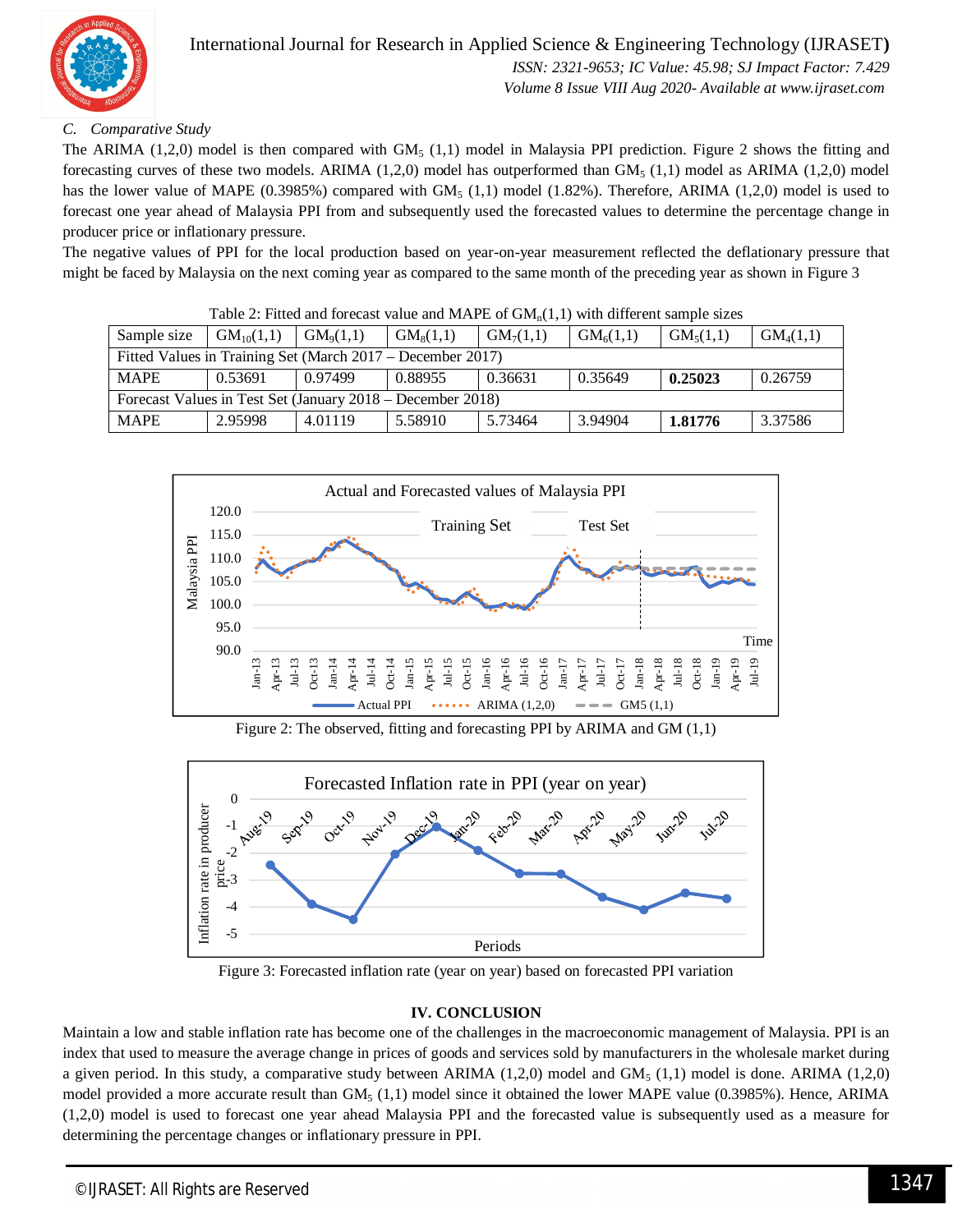

International Journal for Research in Applied Science & Engineering Technology (IJRASET**)**

 *ISSN: 2321-9653; IC Value: 45.98; SJ Impact Factor: 7.429*

 *Volume 8 Issue VIII Aug 2020- Available at www.ijraset.com*

The negative values show in percentage changes indicates that the deflationary pressure that might be faced by Malaysia on the next coming year. Multivariate time series analysis is suggested to be done to determine the inflation rate in Malaysia if other information is provided as this study involved only the univariate time series analysis – Malaysia PPI. Besides, machine learning techniques can be used for further study if the information of the dataset is large enough.

#### **REFERENCES**

| WELL ENERGED      |                                                                                                                                                                  |                                                                                                                                          |                                                               |     |       |      |  |  |  |
|-------------------|------------------------------------------------------------------------------------------------------------------------------------------------------------------|------------------------------------------------------------------------------------------------------------------------------------------|---------------------------------------------------------------|-----|-------|------|--|--|--|
| $[1]$             | S. Neda. Multivariate Time Series Analysis of Inflation: The Case of Ethiopia. Master Thesis. Addis                                                              |                                                                                                                                          | Ababa University; 2011                                        |     |       |      |  |  |  |
| $\lceil 2 \rceil$ | 2019.<br>Price<br>Index<br>Malaysia<br>September<br>Retrieved<br>Producer                                                                                        |                                                                                                                                          | October<br>on                                                 | 31. | 2019, | from |  |  |  |
|                   | https://www.dosm.gov.my/v1/index.php?r=column/cthemeByCat&cat=107&bul_id=anI5NXFtYmdlO                                                                           |                                                                                                                                          |                                                               |     |       |      |  |  |  |
|                   | HBmTERzUDltQ1VUZz09&menu_id=bThzTHQxN1ZqMVF6a2I4RkZoNDFkQT09                                                                                                     |                                                                                                                                          |                                                               |     |       |      |  |  |  |
| $[3]$             |                                                                                                                                                                  | R.Murdipi, , & S. H. Law. Dynamic Linkages between Price Indices and Inflation in Malaysia. Jurnal Ekonomi Malaysia, 50(1), 41-52, 2016. |                                                               |     |       |      |  |  |  |
| [4]               | R. C. Vilcu. Inflation by Producer Price Index-predictive factor for inflation by Consumer Price                                                                 |                                                                                                                                          | Index? The case of Romania. Romanian Statistical              |     |       |      |  |  |  |
|                   | Review, Supplements, (22), 2015.                                                                                                                                 |                                                                                                                                          |                                                               |     |       |      |  |  |  |
| $\lceil 5 \rceil$ | R. F. Zafar, A. Qayyum & S.P. Ghouri. Forecasting Inflation using Functional Time Series                                                                         | Analysis. MPRA Munich Personal RePEc Archive. 2015.                                                                                      |                                                               |     |       |      |  |  |  |
| [6]               | E. E. Umanah. Time Series Modeling of All Items Consumer Price Index in Nigeria. Master<br>Thesis. University of Nigeria. 2010.                                  |                                                                                                                                          |                                                               |     |       |      |  |  |  |
| [7]               | S. Jere & M. Siyanga. Forecasting Inflation Rate of Zambia Using Holt's Exponential Smoothing. Open Journal of Statistics, 06(02), 363-372, 2016.                |                                                                                                                                          |                                                               |     |       |      |  |  |  |
| [8]               | L.W. M. Then. The Relationship Between Consumer Price Index (CPI) and Producer Price Index (PPI)                                                                 |                                                                                                                                          | in Malaysia Ph.D. Thesis Universiti Malaysia                  |     |       |      |  |  |  |
|                   | Sarawak; 2011.                                                                                                                                                   |                                                                                                                                          |                                                               |     |       |      |  |  |  |
| [9]               | Okyere, F., & Kyei, L. Temporal Modelling of Producer Price Inflation Rates of Ghana. IOSR Journal                                                               |                                                                                                                                          | of Mathematics. 10(3); 70–77, 2014.                           |     |       |      |  |  |  |
|                   | [10] J.Y.M.Wong, Y.T. Lim, H.Y. Loke & J.J. Tai. Effect of Macroeconomic Variables toward Inflation in<br>Malaysia's Economy. Degree Thesis. University          |                                                                                                                                          |                                                               |     |       |      |  |  |  |
|                   | Tunku Abdul Rahman; 2017.                                                                                                                                        |                                                                                                                                          |                                                               |     |       |      |  |  |  |
|                   | [11] L. Zhang & J.Li. Inflation forecasting using support vector regression. Proceedings of the 2012 4th                                                         |                                                                                                                                          | International Symposium on Information Science                |     |       |      |  |  |  |
|                   | and Engineering, ISISE 2012, pp.136-140, 2012.                                                                                                                   |                                                                                                                                          |                                                               |     |       |      |  |  |  |
|                   | [12] T. Nyoni. ARIMA modeling and forecasting of Consumer Price Index (CPI) in Germany.                                                                          | https://mpra.ub.uni-                                                                                                                     |                                                               |     |       |      |  |  |  |
|                   | muenchen.de/92414/1/MPRA_paper_92414.pdf, 2019.                                                                                                                  |                                                                                                                                          |                                                               |     |       |      |  |  |  |
|                   | [13] A. Phatchakorn, S. Tomonobu, T. Hirofumi, & Y. Atsushi. A Hybrid ARIMA and Neural                                                                           |                                                                                                                                          | Network model for short term Price Forecasting in Deregulated |     |       |      |  |  |  |
|                   | Market. IEEE Trans. on Power<br>Systems.2010.                                                                                                                    |                                                                                                                                          |                                                               |     |       |      |  |  |  |
|                   | [14] S. J. Rani, V. V. Haragopal, & M. K. Reddy. Forecasting Inflation Rate of India using Neural Networks. International Journal of Computer Applications, 158, |                                                                                                                                          |                                                               |     |       |      |  |  |  |
|                   | 5.2017.                                                                                                                                                          |                                                                                                                                          |                                                               |     |       |      |  |  |  |
|                   | [15] G. Grudnitski & L. Osburn. Forecasting S&P and gold futures prices: An application of neural networks. Journal of Futures Markets, 13(6), 631–643, 1993.    |                                                                                                                                          |                                                               |     |       |      |  |  |  |
|                   | [16] S. Telli & M. Coskun. Forecasting the BIST 100 Index Using Artificial Neural Networks with Consideration of the Economic Calendar. International Review     |                                                                                                                                          |                                                               |     |       |      |  |  |  |
|                   | of Economics and Management, 4(3), 26–46, 2016.                                                                                                                  |                                                                                                                                          |                                                               |     |       |      |  |  |  |
|                   | [17] M. Askari & H. Askari. Time series grey system prediction-based models: Gold price forecasting. Trends in Applied Sciences Research, 6(11), 1287-1292,      |                                                                                                                                          |                                                               |     |       |      |  |  |  |
|                   | 2011.                                                                                                                                                            |                                                                                                                                          |                                                               |     |       |      |  |  |  |
|                   | [18] P. H. Ho. Comparison of the grey model and the Box–Jenkins model in forecasting manpower in the UK construction industry. In Proceedings of the 28th        |                                                                                                                                          |                                                               |     |       |      |  |  |  |
|                   | Annual ARCOM Conference, 369-379, 2012.                                                                                                                          |                                                                                                                                          |                                                               |     |       |      |  |  |  |

- [19] R. J. Hyndman & G. Athanasopoulos. *Forecasting: principles and practice*, 2nd edition, OTexts: Melbourne, Australia. OTexts.com/fpp2, 2018.
- [20] N. Habimana, A. Wanjoya & A.Waititu. Modeling and Forecasting Consumer Price Index: Case of Rwanda. American Journal of Theoretical and
- - Applied Statistics. 5(3), 101-107, 2016.
- [21] J. L. Deng. Introduction to grey system theory. The Journal of grey system. 1(1), 1-24, 1989.